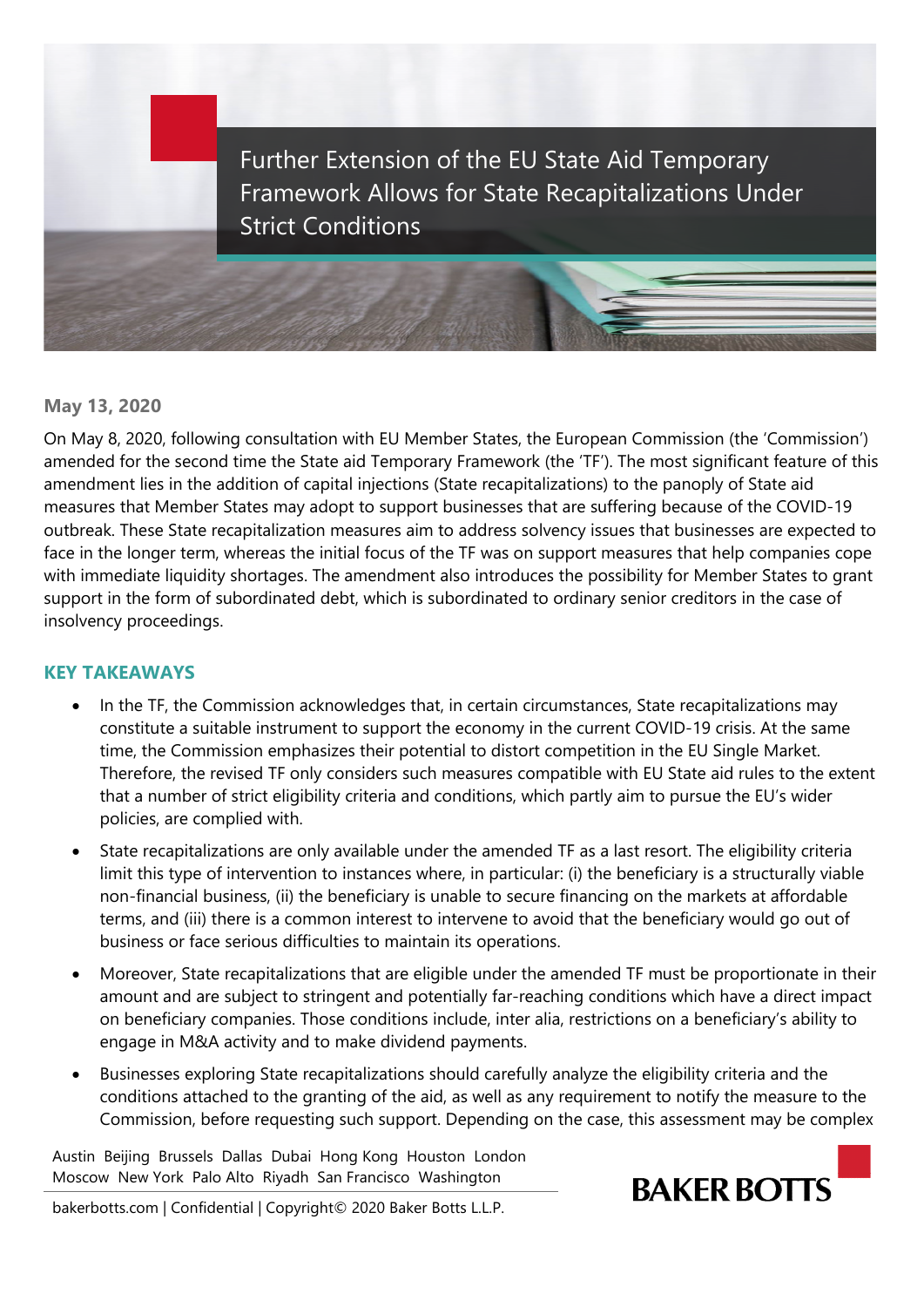and involve a number of pitfalls. Once a recapitalization is in place, beneficiaries should ensure that all conditions are complied with, failing which they could be ordered to reimburse the capital that was injected.

 Where Member States inject capital essentially in the same way as a rational private investor would do, State aid rules do not apply.

We provide below more detail on (i) when COVID-19 recapitalizations are eligible under the TF, (ii) which form those measures may take, (iii) the conditions to which COVID-19 State recapitalizations are subject, and (iv) practical considerations for companies that may be concerned by such measures, as well as third parties.<sup>1</sup>

# **WHEN ARE COVID-19 RECAPITALIZATION MEASURES ELIGIBLE UNDER THE TF?**

### Market investor test

As a preliminary point, the TF, including its eligibility criteria and other conditions, only applies to State intervention that qualifies as State aid. The TF therefore explains that where Member States behave in a manner akin to a rational private investor, by acquiring existing shares of companies at market price or investing in comparable circumstances and on comparable terms as private shareholders, such intervention normally does not constitute State aid. The same applies where Member States purchase newly issued shares and/or provide other types of equity support or hybrid capital instruments on market terms.

### Eligibility criteria

In relation to recapitalization measures that do qualify as State aid, the TF sets out a number of eligibility criteria. First, as for other State aid measures governed by the TF, financial institutions such as banks, as well as businesses that were already in difficulty (within the meaning of EU State aid rules) on 31 December 2019 are not eligible. Second, COVID-19 recapitalization measures shall not be granted later than 30 June 2021. Third, all of the following specific "entry conditions" must be met:

- Without the State intervention, the beneficiary would go out of business or would face serious difficulties to maintain its operations;
- It is in the common interest to intervene, for example, to avoid social hardship and market failure due to significant loss of employment;
- The beneficiary is unable to secure financing on the markets at affordable terms and the measures existing in the Member State concerned to cover liquidity needs are insufficient to ensure its viability; and
- The beneficiary has requested the recapitalization aid in writing.

## **WHICH FORM MAY COVID-19 RECAPITALIZATION MEASURES TAKE UNDER THE TF?**

Member States may grant COVID-19 recapitalization measures based on general schemes or through individual measures. In either case, prior notification to the Commission is required. In addition, even where a Member State decides to adopt a scheme, aid granted to individual beneficiaries in excess of EUR 250 million will still require separate notification.

l

<sup>&</sup>lt;sup>1</sup> For additional details on the TF, please refer to our previous State aid alerts ' [Avoiding the Pitfalls' a](https://www.bakerbotts.com/insights/publications/2020/april/avoiding-the-pitfalls-what-companies-need-to-know-about-eu-state-aid-rules)nd 'Between Speed, Flexibility & [Vigilance'](https://www.bakerbotts.com/insights/publications/2020/march/between-speed-flexibility-vigilance-european-antitrust-agencies-nuanced-responses)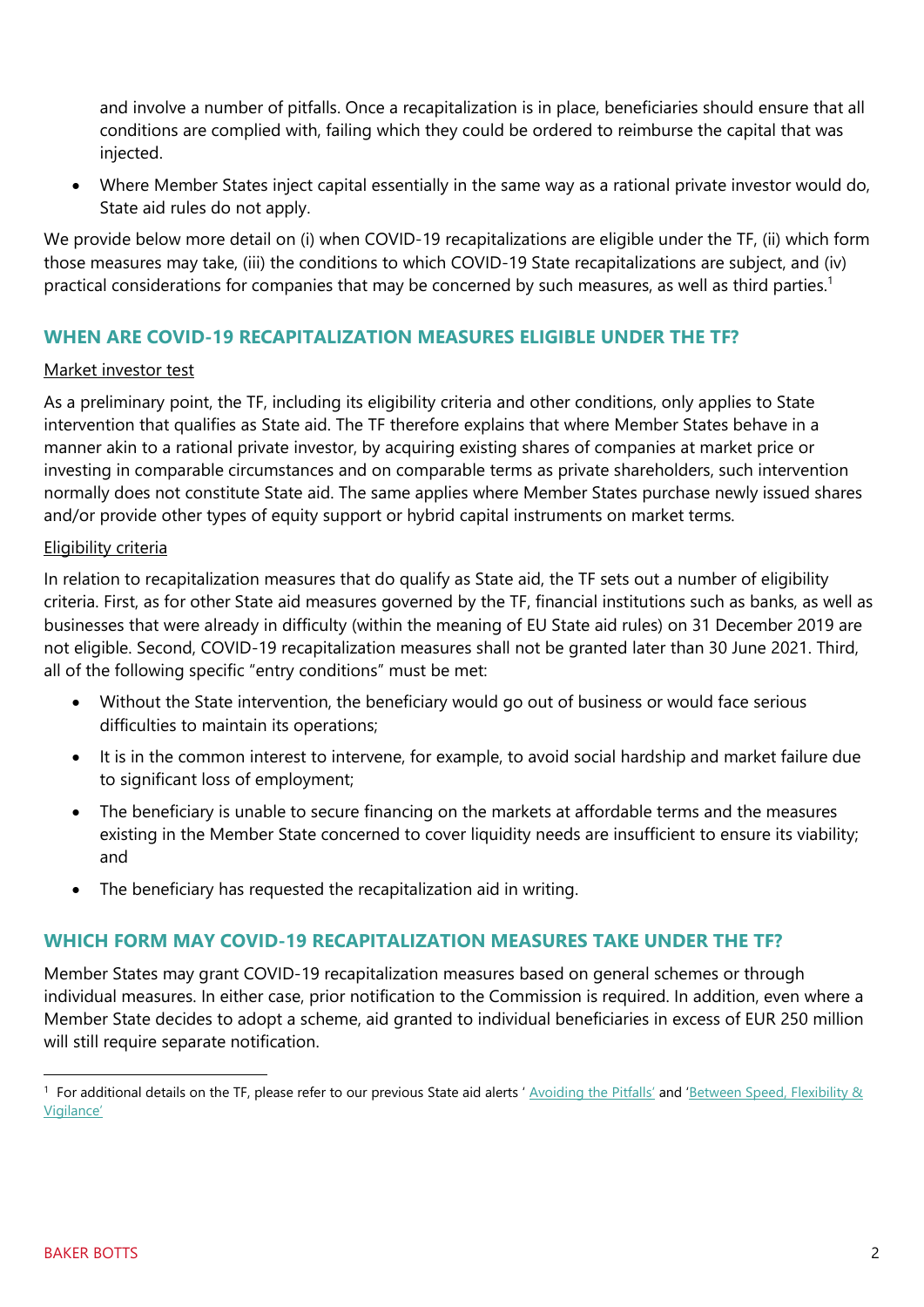The recapitalization may take the form of (i) equity instruments, in particular the issuance of new common or preferred shares, and/or (ii) "hybrid capital instruments" (i.e. instruments with an equity component), which may be combined.<sup>2</sup> Member States must ensure that the selected recapitalization instruments and the conditions attached thereto are appropriate to address the beneficiary's recapitalization needs, while at the same time being the least distortive to competition.

The amount of the recapitalization must be proportionate, i.e. it must not exceed the minimum needed to ensure the viability of the beneficiary, and should be confined to restoring the beneficiary's capital structure as it existed prior to the COVID-19 outbreak (i.e. on 31 December 2019). For the purposes of assessing proportionality, State aid already received or planned in the context of COVID-19 shall be taken into account (this presumably refers to situations where the beneficiary has already received, or is expected to receive, other types of State aid in connection with COVID-19, for example subsidized loans or State guarantees).

# **CONDITIONS ATTACHED TO THE COVID-19 RECAPITALIZATION MEASURES**

The amended TF attaches a number of conditions to State recapitalization measures, with a view to minimizing any distortions of competition. These conditions presumably constitute the most controversial part of the second amendment to the TF: compared to the initial draft, the final text reflects certain concessions made by the Commission to take into account objections voiced by Member States during the consultation phase, although the main principles have remained unaffected. The conditions are stringent, and do not only relate to the involvement of the State, but also include prescriptions or restrictions regarding the beneficiary's ability to engage in ordinary business conduct.

However, these conditions are not unprecedented. Some of these conditions are in fact reminiscent of the financial crisis of 2008, when the Commission adopted a similar approach to recapitalizations, albeit limited to financial institutions; the Commission was strict on enforcing those conditions at the time. The main conditions are set out below.

## State remuneration

- The State shall receive appropriate remuneration for the investment. The TF therefore sets out certain requirements governing the remuneration of equity instruments and hybrid capital instruments.<sup>3</sup>
- The recapitalization shall be redeemed when the economy stabilizes. Member States must put in place a "step-up mechanism" to gradually incentivize redemption (or alternative mechanisms that lead to a similar outcome). In particular, the remuneration of the COVID-19 recapitalization measure should be increased in order to converge with market prices to provide an incentive to the beneficiary and the other shareholders to redeem the State recapitalization measure and to minimize the risk of distortions of competition.<sup>4</sup>

## Governance and prevention of undue distortions of competition

• The beneficiary must not engage in "aggressive commercial expansion" financed by State aid or excessive risks taken by the beneficiary.

l

 $^2$  Additional details and examples in relation to those terms are provided in the TF. The TF also clarifies that aid granted in the form of subordinated debt should be assessed in line with all the conditions applicable to COVID-19 recapitalization measures to the extent that certain ceilings are exceeded. Below those ceilings, subordinated debt is assessed as aid in the form of debt instruments, to which different, less stringent conditions apply.

<sup>&</sup>lt;sup>3</sup> Details vary depending on the type of recapitalization instrument.

<sup>4</sup> The TF provides for additional details, which again vary depending on the type of recapitalization instrument.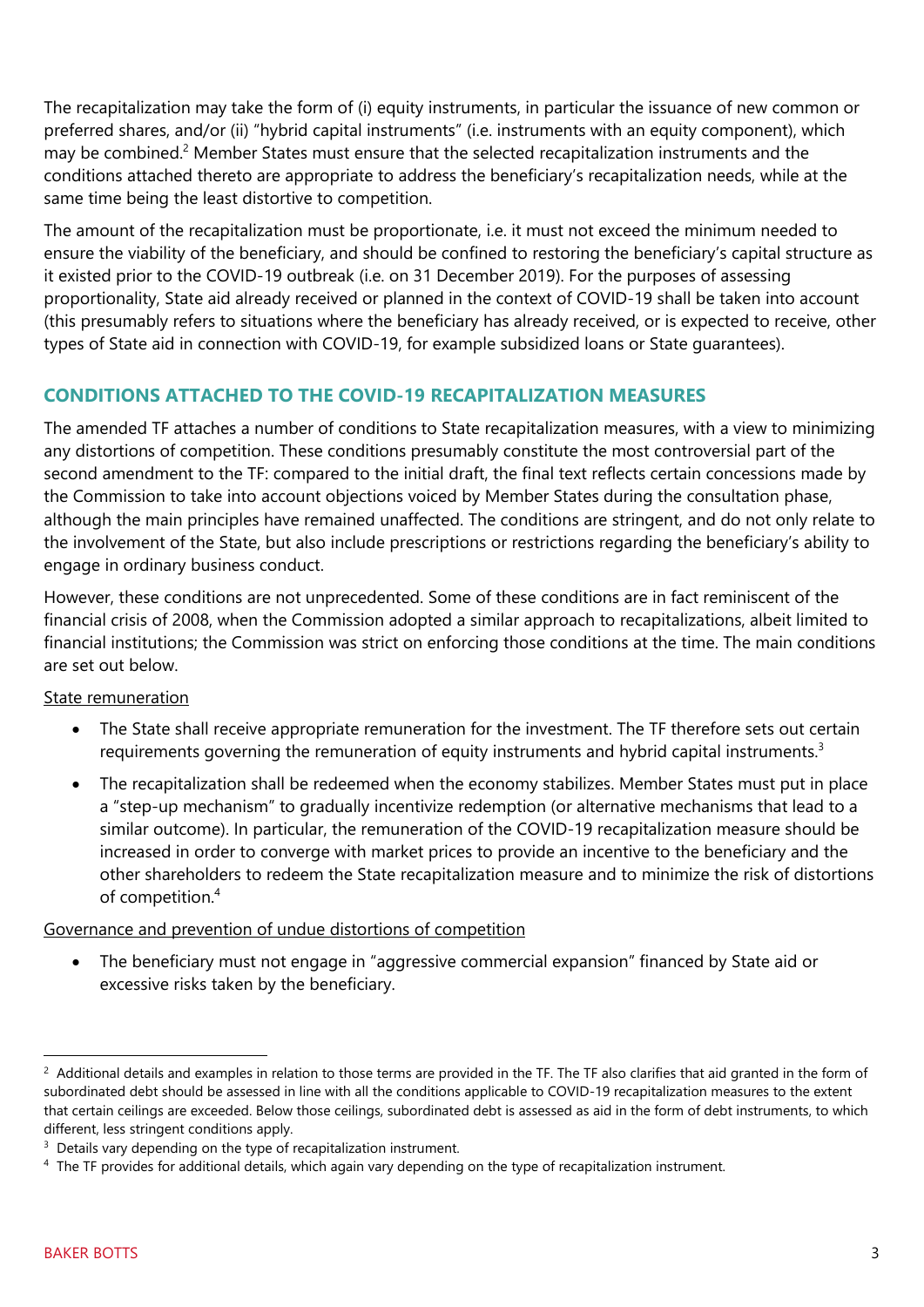- Where the COVID-19 recapitalization measure exceeds EUR 250 million and the beneficiary has "significant market power" in at least one of the relevant markets in which it operates, Member States must propose additional measures to preserve effective competition, such as structural or behavioral remedies (typically offered in complex merger cases).
- As long as at least 75% of the COVID-19 recapitalization has not been redeemed, beneficiaries other than SMEs are, in principle, banned from acquiring stakes in excess of 10% in competitors or other operators in the same line of business, including upstream and downstream operations. Acquisitions of stakes in excess of 10% in businesses operating upstream or downstream of the beneficiary may, however, be authorized by the Commission in exceptional circumstances where they are necessary to maintain the beneficiary's viability.
- As long as the COVID-19 recapitalization has not been fully redeemed, beneficiaries are prevented from making dividend payments and non-mandatory coupon payments, and from buying back shares, other than in relation to the State. As long as at least 75% of the recapitalization has not been redeemed, the beneficiaries are prevented from increasing the fixed remuneration of management members beyond the level as of 31 December 2019, and from paying bonuses or other variable remuneration elements.

### State exit strategy and reporting obligations

- Within 12 months from the date of the granting of the aid, beneficiaries other than SMEs that have received a recapitalization of more than 25% of equity at the moment of intervention must, in principle, submit to the Member State concerned a credible strategy for the exit of that State from the participation.
- If, six years after the COVID-19 recapitalization (seven years for beneficiaries that are not publicly listed or that are SMEs), the State's intervention has not been reduced below 15% of the beneficiary's equity, the Member State has to notify a restructuring plan to the Commission for approval under EU State aid rules.
- Various reporting obligations also apply.

## **PRACTICAL CONSIDERATIONS FOR COMPANIES CONCERNED AND THIRD PARTIES**

The revised TF sets out detailed rules regarding the assessment of COVID-19 recapitalization measures under the State aid rules. Nevertheless, the assessment of such measures remains complex and involves a number of pitfalls. Businesses are well advised to carefully examine the conditions and limitations associated with State recapitalizations under the TF, before requesting and accepting this type of aid. In particular:

- Businesses first need to ascertain whether they can actually benefit from recapitalization measures under the TF and, in particular, whether they meet the entry conditions. If not, such recapitalization would in principle not receive approval from the Commission (if it is an individual measure), nor could it benefit from a Member State scheme (if there is such a scheme in place). Although Member States are entitled to notify alternative recapitalization mechanisms that do not meet the conditions set out in the TF, such mechanisms are generally less likely to be approved by the Commission.
- Businesses should also carefully consider the conditions attached to recapitalization measures and bear in mind that some of them may significantly restrict their ability to engage in ordinary business conduct. However, given that State recapitalizations are essentially only envisaged as a last resort, companies exploring such measures may not have any other options.